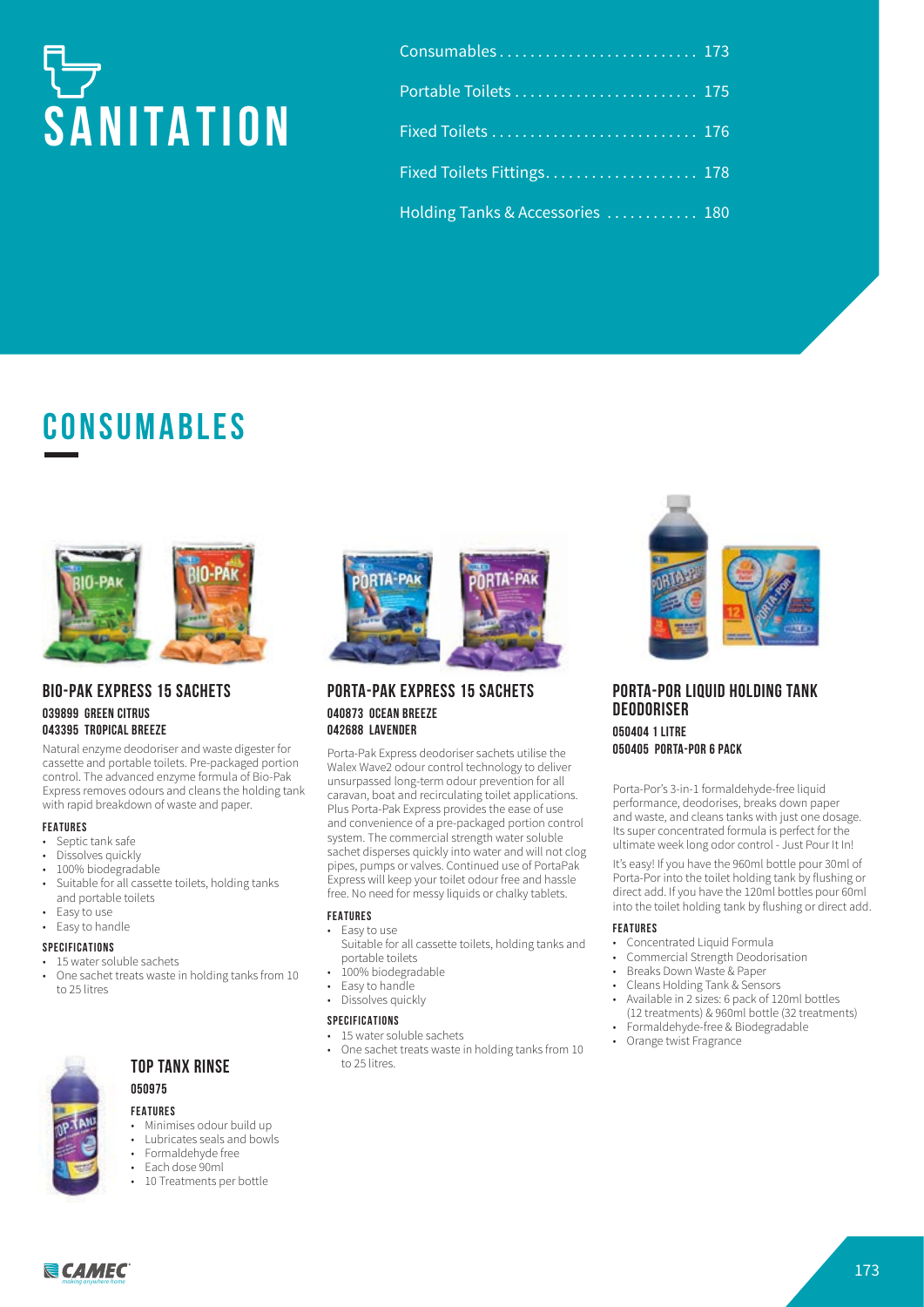

#### **WALEX COMMANDO 044727 BLACK HOLDING TANK TREATMENT**

#### **FEATURES**

- Removes residual waste build-up that can cause inaccurate sensor readings and residual odours.
- Removes build-up and odours in as little as 12 hours.
- Super-concentrated, scientifically developed formula with natural enzymes to penetrate and break down waste and paper build-up
- Use to remove existing build-up or prevent build-up accumulation
- Continued use of Commando every 3 months will help keep your tank in good working condition

#### **SPECIFICATIONS**

Pack of 4 drop ins

**051647 LAVENDER**

#### **AQUA KEM CONCENTRATE 051645 GREEN 051646 BLUE**



Significantly improves the liquifing of waste for easier tank emptying, and the breakdown of toilet tissue to prevent clogging. New concentrated formula. **ACUA RINSE** 



#### **AQUA KEM BLUE / LAVENDER 2LT 035586 BLUE 044609 LAVENDER**

A powerful and easy to use additive for waste holding tanks. It can be used in cassette toilets as well as Porta Potti's. Its formula is derived not only to suppress unpleasant smells and reduce gas buildup, but also to break down solids and toilet tissue. To use, simply pour 150ml into a 20 litre holding tank. Ad 2-3 litres of water to ensure optimum performance. Refresh every 4-5 days.

#### **FEATURES**

• Pleasant, pine (blue) or lavender scent (purple) with outstanding odour control



#### **ELEMONATE GREY WATER DEODORISER**

#### **042689 LEMON**

Drop the tablet into the sink and run water over

it for a few seconds to dissolve. Each tablet

treats up to 180L grey water tank.

#### **FEATURES**

- Elemonate will keep your grey water tank and drain lines open, flowing and odour-free
- Enzymes dissolve grease and sludge
- Tablets dissolve rapidly
- Freshens sink and drain lines
- Deodorises the grey water tank
- Pleasant lemon scent
- Quick dissolving tablets
- Biodegradable
- Not suitable for toilets 5 tablets per bag
- 





#### **FIAMMA TOILET TISSUE 035583**

Ideal for portable and cassette toilets thanks to its dissolving formula. Stronger and softer tissue that dissolves quickly in water

#### **FEATURES**

- Quickly disintegrates after use
- Strong and soft

#### **SPECIFICATIONS**

- 300 sheets per roll
- Pack of 6
- Won't clog up tanks or waste valves



#### **AQUA KEM PREMIUM 2LT 035585 GREEN**

Non-toxic holding tank deodorant. Biologically stimulates the breakdown of toilet waste in the waste-holding tank.

#### **FEATURES**

- Environment friendly
- Pleasant citrus scent
- Assists in breaking down solids



#### **FIAMMA SUPER KEM BLUE 2LT 001792**

Concentrated double action formula deodorises and sanitises.

#### **FEATURES**

- Suitable for fixed or portable toilets
- Deodorises and sanitises
- Pine essence scented



**043615 SPRAY 500ML**

The famous pink toilet fluid from Thetford that keeps your flush water fresh and ensures that your toilet flushes effectively. Aqua Rinse prevents deposits from forming in the flush-water tank and bowl, ultimately making toilet cleaning faster and easier. It also promotes easier opening and closing of the toilet blade, ensuring a smooth flush and no water leakage between flushes, helping to save water. Spray specifically designed for vehicles with a fixed toilet connected to the central water tank.

#### **FEATURES**

- Leaves a protective layer preventing deposits forming
- Environmentally friendly Awarded the Dutch & German Environmental seal
- Dosage 100mL per 15L flush tank capacity • Biodegradable Septic Tank safe, able to be
- emptied on the ground & in caravan park septic tanks
- Spray the inside of the toilet bowl before or after flushing the toilet



**041412 PLUS 2L**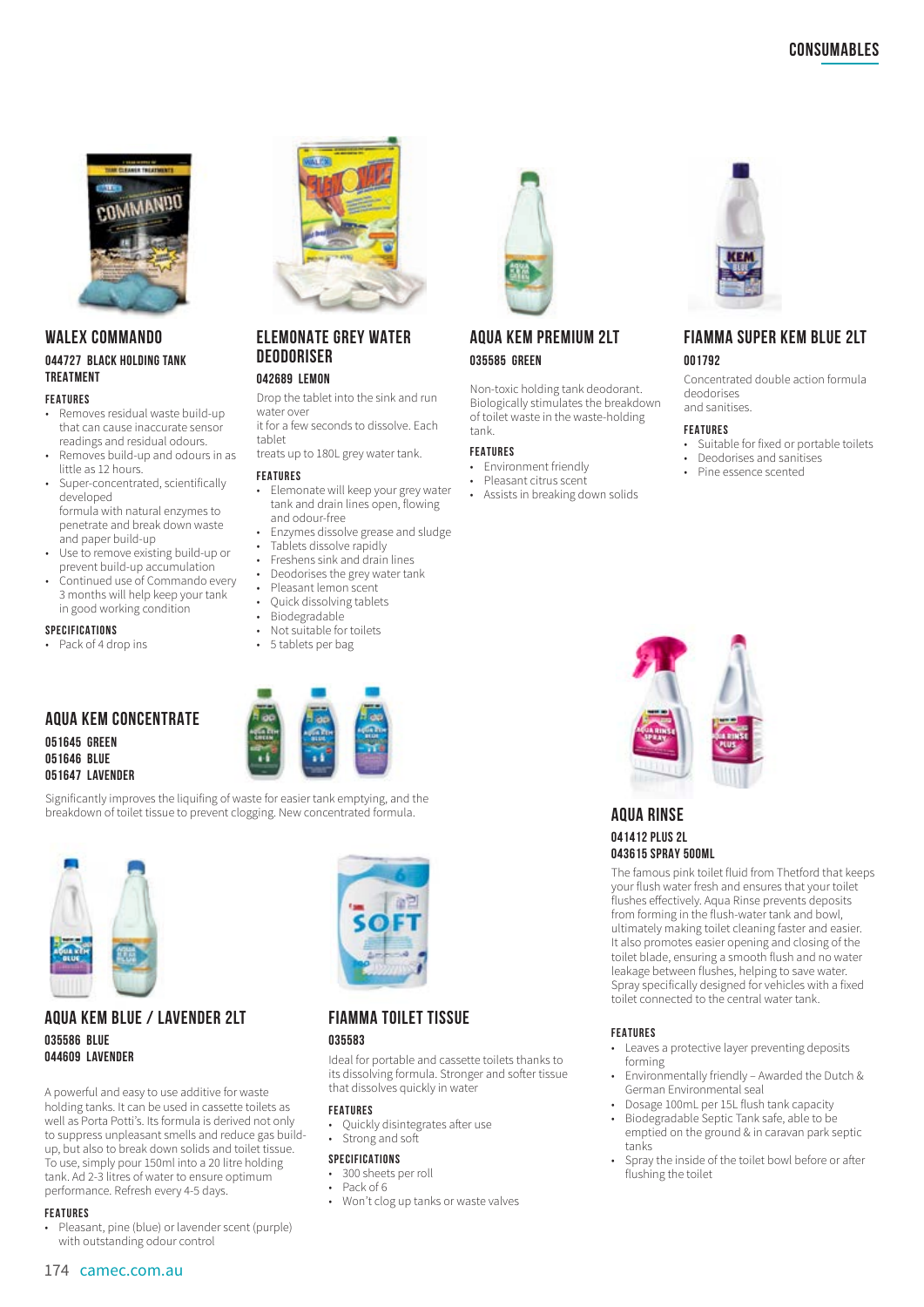## **PORTABLE TOILETS**





#### **CAMEC PORTABLE TOILET 044062 1OLT**

**044063 20LT**

#### **FEATURES**

- 12 litre fresh water top tank on both<br>• Full size soat and lid for comfort and
- Full-size seat and lid for comfort and support
- Detachable holding tank with large discharge opening
- Empties in one easy motion
- Easy to clean, matte finish
- One piece tank constructed from high density polyethylene material, will not leak
- Leaks and odours prevented by double sealed valve
- Heavy duty side clips to securely fasten both tanks together

#### **SPECIFICATIONS - 10 LITRE**

- Dimensions: 365mm(w) x 300mm(h) x 415mm(d)
- Capacity: 10 litre waste holding bottom tank
- Weight: 4.8kg
- **SPECIFICATIONS 20 LITRE**
- Dimensions: 365mm(w) x 420mm(h) x 415mm(d)
- Capacity: 20 litre waste holding bottom tank
- Weight: 5.7kg



#### **CAMEC CARRY BAG PORTABLE TOILET 042936 10LT 042937 20LT**

Carry handles to make transporting your Camec Portable Toilet even easier!

#### **FEATURES**

• Heavy duty fabric

#### **SPECIFICATIONS**

- 10 Litre: 430mm(h) x 370mm(w) x 320mm(d)
- 20 Litre: 430mm(h) x 370mm(w) x 430mm(d)

#### **CAMEC TOILET SPARE PARTS**

**042500 SEAT & LID 042501 SLIDE VALVE 042502 FRESHWATER CAP 042503 WASTE CAP 042504 SEAL 042505 CLIP**



#### **PORTA POTTI QUBE**

**040453 145 - GREY 040454 165 - GREY 040455 335 - WHITE HDK 040456 345 - WHITE 040457 365 - PISTON FLUSH**

Made from light but tough plastic, these Porta Potti's are hermetically sealed. Cleaning is also made easy thanks to detachable toilet seats. Features lid clips and a vent button for 'no splash' emptying and a holding tank indicator.

## **PORTA POTTI EXCELLENCE**

#### **040459 GRANITE**

Stylish good looks, functional 443mm seat height and features a built-in toilet roll holder, tank level indicator and an integrated seat cover lock.

#### **SPECIFICATIONS**

- Dimensions: 448mm(w) x 388mm(h) x 450mm(d
- Weight: 5.5kg
- Seating height:  $443$ mm
- Flushing System: piston



#### **NESSCO PORTABLE TOILET 041774**

Compact size, easy to dismantle for complete

hygienic and odour control cleaning. Exclusive safe connecting valve makes it easy to operate and easy to

dismantle with maximum hygienic control. Sturdy lower tank and made in one piece so there is no chance of leakage. Sturdy and solid handle. This toilet features a large waste cap, no complicated protrusion. Convenient side hooks connect the upper tank to the lower tank.

#### **SPECIFICATIONS**

- Dimensions 340mm(h) 360mm(l) x 435mm(d)
- Weight 4.8kg<br>• Fresh water to
	- Fresh water tank holds 15ltrs
- Holding tank holds 13ltrs
- Weight: 5.20kg



#### **CARRY BAG PORTA POTTI 042846**

#### **FEATURES**

• Fits most brands of portable toilet<br>• Easy to carry and provides discreed • Easy to carry and provides discreet storage

#### **SPECIFICATIONS**

- Dimensions: 390mm(l) x 430mm(w) x 440mm(d)
- Genuine Thetford Porta Potti brand

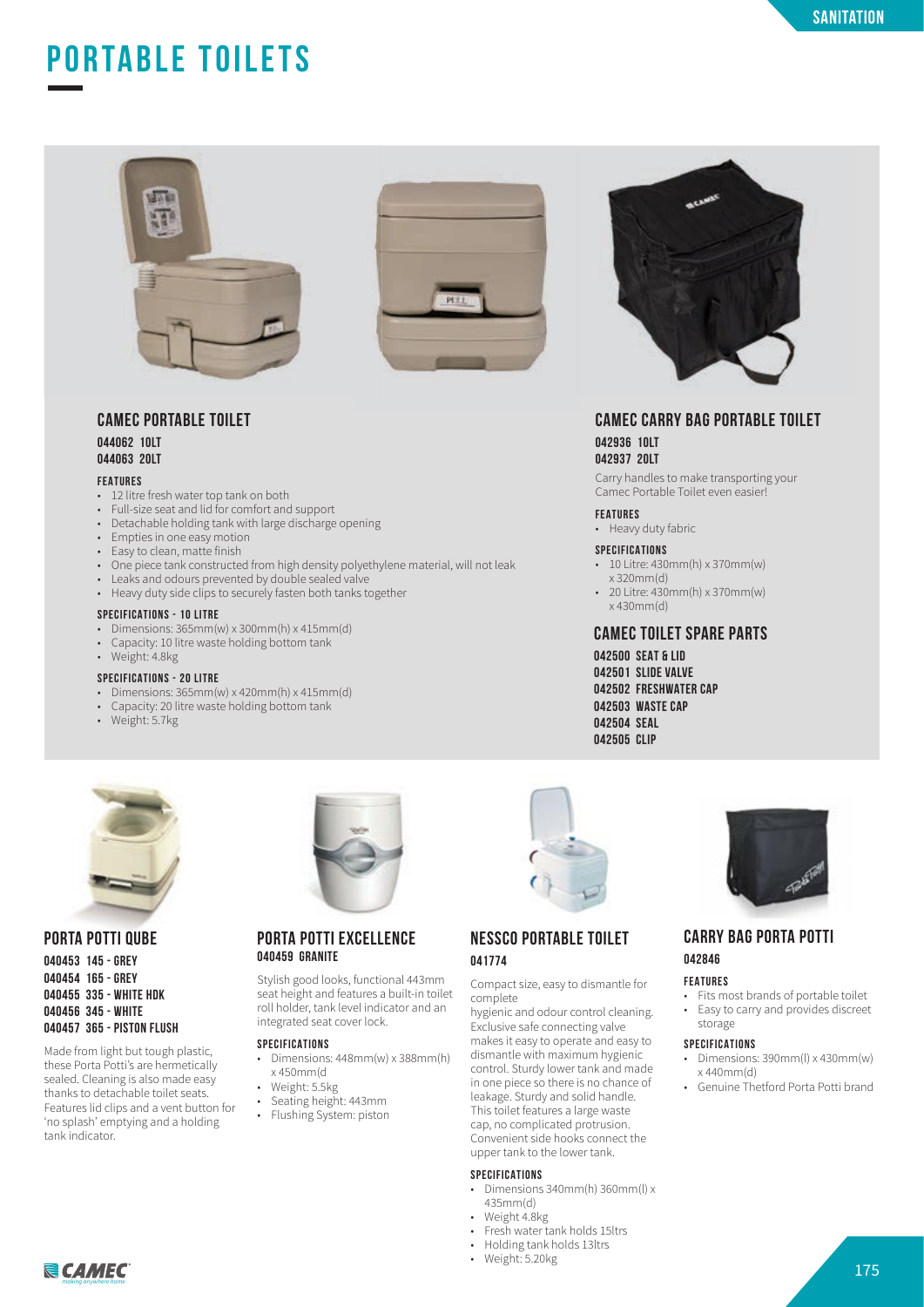## **FIXED TOILETS**



### **DOMETIC CASSETTE TOILET**

#### **041697**

The internal ceramic bowl is inside the plastic unit of the CTS 4110. It makes your sanitation system easy to clean and scratch-resistant which ensures an unsoiled appearance for many years. Identical with household toilets in shape and height, the CTS 4110 o£ers top comfort. For maximum flexibility the seat can be rotated stepwise up to 90 degrees, making corner installation possible.

#### **FEATURES**

- Easy-to-transport holding tank equipped with wheels and telescopic handle
- 19 litres waste tank
- Press button to flush
- Tank level indicator shows when 3/4 full and full
- Pivoting outlet connection<br>• Warning signal when the ta
- Warning signal when the tank is removed
- Stable and reliable construction
- 1 year warranty

#### **SPECIFICATIONS**

- Cassette Entry: Rear
- Flush: Electric Plumbed
- Waste Tank Capacity: 19 litres
- Dimensions:  $382(w)$ mm x 672mm(h) x 530mm(d<br>• Seat Height: 505mm
- Seat Height: 505mm
- Total Height Seat Open: 875mm
- Weight: 12kg
- Swivel Seat: Yes 180 degrees



#### **ZADI LOCK**

#### **051508**

Replacement barrel and key to suit the Thetford Access doors.

#### **FEATURES**

• An alternate solution is to use the Camec One Key Solution



#### **PORTA POTTI CASETTE HOLDING TANKS**

**040960 C250 HOLDING TANK 001868 HOLDING TANK R/H 001870 HOLDING TANK L/H 034799 R/H CASS HOLDING TANK S/C400 034800 L/H CASS HOLDING TANK S/C400 001880 HOLDING TANK S/C200**



#### **PORTA POTTI CASSETTE SWIVEL 001878 MANUAL WHITE 001879 ELECTRONIC WHITE**

Compact and versatile design. The toilet bowl can be swiveled 180 degrees. Easy access to the rear mounted cassette holding tank via the lockable access door in the side of RV. Choice of either a fully self contained model, or one that is plumbed into the RV's general purpose water supply.

#### **FEATURES**

- Toilet bowl can be swiveled 180 degrees to provide extra space
- Can be fully self contained or connected into the water supply
- 17 litre holding tank



#### **THETFORD TOILET CASSETTE C220 SERIES 050299**

Genuine replacement waste cassette to suit Thetford C220 series toilets.

#### **FEATURES**

- Take Care This will NOT fit any other toilet -
- Check Specifications
- Wheels & Pull Handle
- 1 year warranty



#### **ZADI HOUSING WHITE**

#### **051509**

Replacement housing for Thetford access doors.

#### **FEATURES**

• Includes white housing, spring and blue retainer



**C-263 CERAMIC BOWL 041122**



#### **PORTA POTTI CASSETTE C402C 001888 R/H 12V WHITE 001889 L/H 12V WHITE**

A holding tank with wheels and a convenient retractable handle are just two of the features of this built-in bench style model. The working mechanism in the holding tank is removable so the inside of the tank is easy to clean and maintain. An advanced level indicator display shows the levels in the waste holding tank. Can be installed on the left or right for maximum versatility.

#### **FEATURES**

- Electric push button flush
- Holding tank level indicator
- Waste holding tank on wheels
- LED display indicates when waste tank is full

#### **SPECIFICATIONS**

- Dimensions: 670mm(w) x 522mm (846mm when lid is open)(h) x 400mm(d) (270mm at base) • Weight: 8.1kg / 12 Volt
- Waste Tank Capacity: 19.3Litre (5.1gal)
- Flush Water Tank Capacity: 15 Litre (4 gal)
- LH/RH facing away from the toilet
- Has its own flush water tank that is filled from the outside



#### **BRAVURA TOILET HIGH**

#### **001941**

#### **FEATURES**

- Floor mounted toilet • Draws flush water from an independent pressurized water supply
- Waste tank located beneath or on the floor (not included)

#### **SPECIFICATIONS**

- Large and convenient single pedal flush • Pulsating flush provides superior, near
- instantaneous full-bowl washdown
- Universal floor flange mount on any flange
- Waste tank capacity dependent on vehicle's waste tank
- Attractive styling that's easy to clean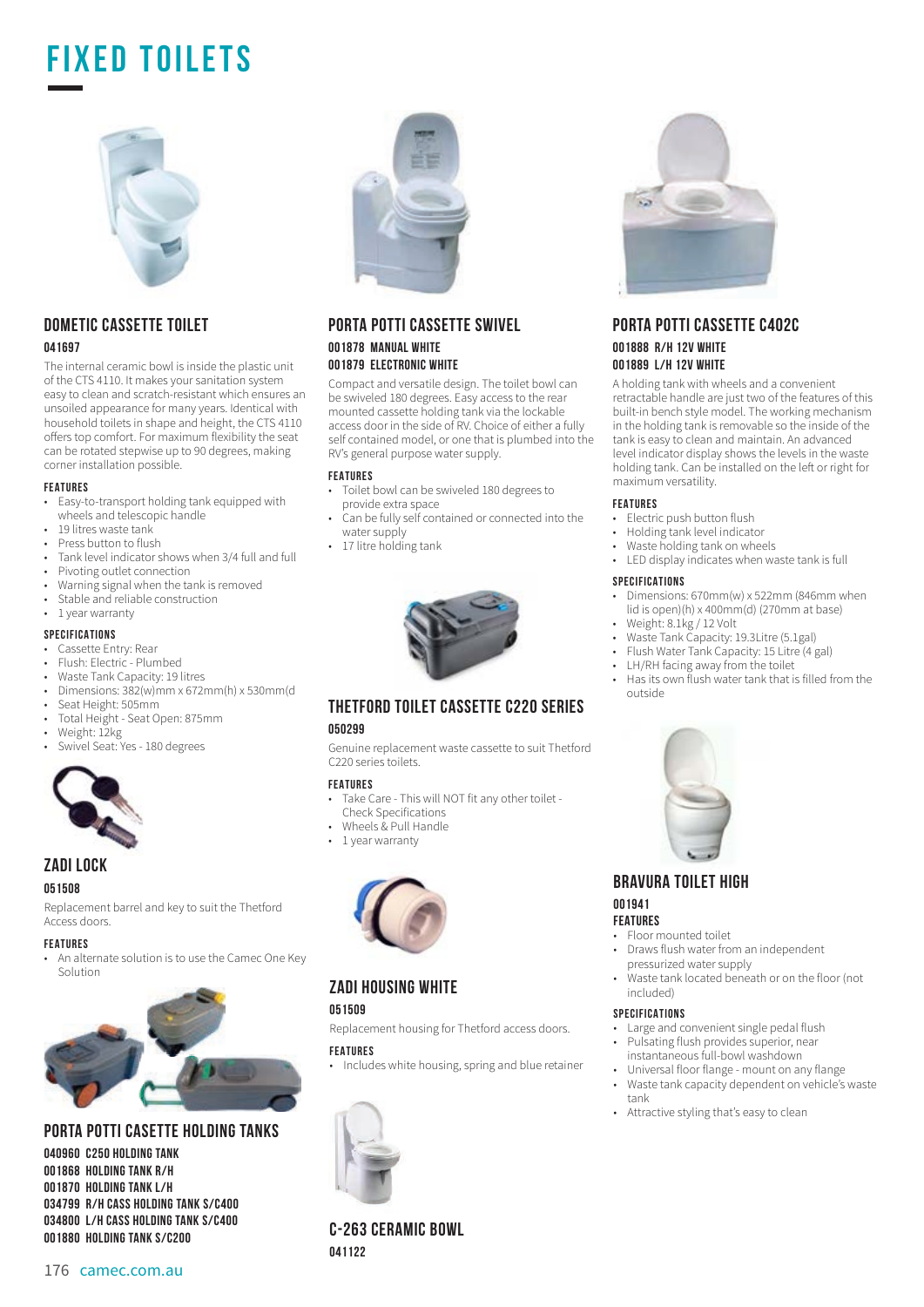#### **PORTA POTTI CASS C400 SPARE PARTS**

| I CODE. | I PRODUCT NAME             |
|---------|----------------------------|
| 033911  | BELLOWS S/001878 TOILET C4 |
| 035898  | <b>WATER FILL FXT</b>      |
| 042049  | <b>TANK VENT BUTTON</b>    |
|         |                            |

| <b>CODE</b> | <b>PRODUCT NAME</b>   |
|-------------|-----------------------|
| 036763      | <b>CONTROL PANEL</b>  |
| 041037      | <b>HANDLE SHAFT</b>   |
| 040331      | LH TANK MECHANISM     |
| 040332      | RH TANK MECHANISM     |
| 041410      | <b>HT REED SWITCH</b> |

#### **PORTA POTTI CASS C402 SPARE PARTS PORTA POTTI CASS CS200 SPARE PARTS**

| <b>CODE</b> | <b>PRODUCT NAME</b>             |
|-------------|---------------------------------|
| 001881      | <b>VACUUM BREAKER</b>           |
| 001883      | C <sub>200</sub> SADDLE BRACKET |
| 001884      | <b>FLUSH HANDLE</b>             |
| 001886      | <b>FLUSH SWITCH</b>             |
| 001920      | C <sub>200</sub> LIP SEAL       |
| 026351      | C <sub>200</sub> MANUAL PUMP    |
| 040428      | C <sub>200</sub> FLOAT ARM      |
| 042293      | C <sub>200</sub> REED SWITCH    |



#### **PORTA POTTI CASS DOORS**

| <b>CODE</b> | <b>PRODUCT NAME</b> |
|-------------|---------------------|
| 001875      | DOOR 3 WHITE GREY   |
| 001876      | DOOR 4 WHITE GREY   |
| 001877      | DOOR 5 WHITE GREY   |
| 034472      | DOOR 6 WHITE GREY   |
|             |                     |
| 043632      | DOOR 3 BLACK        |
| 043633      | DOOR 4 BLACK        |
|             |                     |

#### **PORTA POTTI GENERAL CASS SPARE PARTS PORTA POTTI CASS C2 SPARE PARTS**

| <b>CODE</b> | <b>PRODUCT NAME</b>           |
|-------------|-------------------------------|
| 001896      | <b>SEAT &amp; COVER WHITE</b> |
| 001902      | SWIVEL LED INDICATOR          |
| 001903      | W/TANK MEASURING CUP          |
| 001904      | PUMP KIT 12V SUB              |
| 001906      | <b>WATER CAP</b>              |
| 001907      | <b>DRAIN CAP</b>              |
| 001908      | <b>DUMP CAP</b>               |
| 001910      | <b>SLIDING COVER</b>          |
| 001911      | <b>LEVEL INDICATOR</b>        |
| 001917      | <b>AUTO H/TANK VENT</b>       |
| 001919      | <b>LIP SEAL MANUAL</b>        |
| 001926      | <b>MECH ASSY MOON GREY</b>    |
| 001928      | <b>VENT SEAL</b>              |
| 001930      | <b>MICRO SWITCH</b>           |
| 001932      | FUSE 3AMP-PK/2                |
| 001933      | <b>FLUSH KNOB ASSEMBLY</b>    |

| <b>CODE</b> | <b>I PRODUCT NAME</b>  |
|-------------|------------------------|
| 034043      | <b>WIRING HARNESS</b>  |
| 036768      | <b>TANK BLADE MECH</b> |

#### **FIAMMA BI-POT SPARE PARTS**

| <b>CODE</b> | <b>PRODUCT NAME</b>    |
|-------------|------------------------|
| 001796      | <b>WASTE/WATER CAP</b> |
| 001797      | CAP SEAL O/S           |
| 001799      | <b>PUMP PLUNGER</b>    |
| 001801      | <b>SEAT &amp; LID</b>  |
| 001805      | SIDE CATCH             |
| 001806      | SLIDE VALVE N/S        |
| 001807      | TOP SEAL O/S           |
| 001808      | <b>BOTTOM SEAL O/S</b> |
| 001810      | <b>SL/VALVE O RING</b> |

#### **PORTA POTTI SPARE PARTS**

| <b>CODE</b> | <b>PRODUCT NAME</b>                      |
|-------------|------------------------------------------|
| 001849      | <b>BELLOWS</b>                           |
| 001857      | <b>VENT SEAL</b>                         |
| 001861      | 265 WASTE CAP                            |
| 040684      | 335 WATER CAP                            |
| 042349      | <b>EXCEL BASE PLATE</b>                  |
| 041502      | PORTA POTTI CASS - C250/260 SEAT & COVER |
| 041943      | PORTA POTTI CASS - C250 SLIDING COVER    |
| 042789      | PORTA POTTI C250 C260 HOLDING TANK MEC   |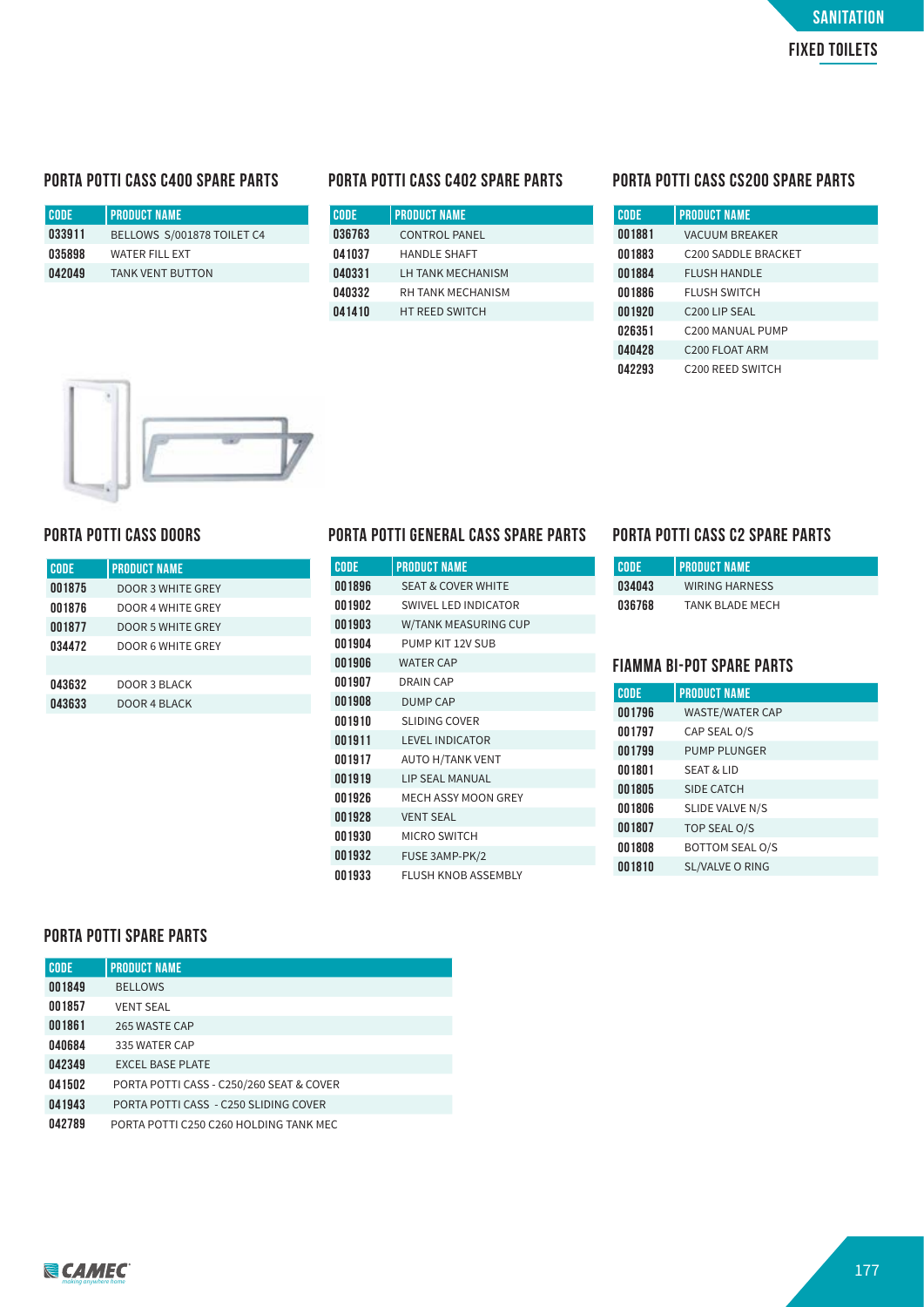



**BRAVURA TOILET WATER MODULE 026353**

**BRAVURA SPARE PARTS 040648 TOILET SEAL KIT**



**ELECTRA MAGIC 002009 SLIDE VALVE 041506 COVER - SEAT ASSY** To suit Electra Magic 12 and 24V toilet.

## **fixed TOILET fittings**



#### **ADAPTOR SCREW ON W - RAISED LIP 035597**

Adaptor Screw On with raised lip, T01959. Contains 4 locating lugs on underside, plus a raised circular lip on the underside as well. Suit Thetford fittings.



#### **ADAPTOR THREAD BOTH END 035596**

**SPECIFICATIONS** • 75 x 250 (L) • Male 3 inch thread both ends



**VALTERRA FLANGE ADAPT FEMALE THREAD 002066 SPECIFICATIONS** • 3 inch



**VALTERRA SLIDE VALVE & CAP F/THREAD 002047**

**SPECIFICATIONS**

• 3 inch feamle thread



**VALTERRA FLOOR FLANGE FEMALE THREADED 002035**



**VALTERRA SLIDE VALVE & CAP M/THREAD 002049 SPECIFICATIONS**

• 3 inch male thread



**THETFORD SPARE PARTS 002013 CLOSET FLANGE SEAL 002014 BAYONET RING 002015 CAP AND WIRE 002022 SLIDE VALVE KIT ABS 002029 STR BUMPER HOSE ADAPT**



**SEWER HOSE 002083 10FT NO FITTINGS 002084 20FT NO FITTINGS**

Evacuation sewer hose to fit 75mm Valterra and Thetford fittings.



**VALTERRA SEAL REPLACEMENT 040875 SPECIFICATIONS** • 3 inch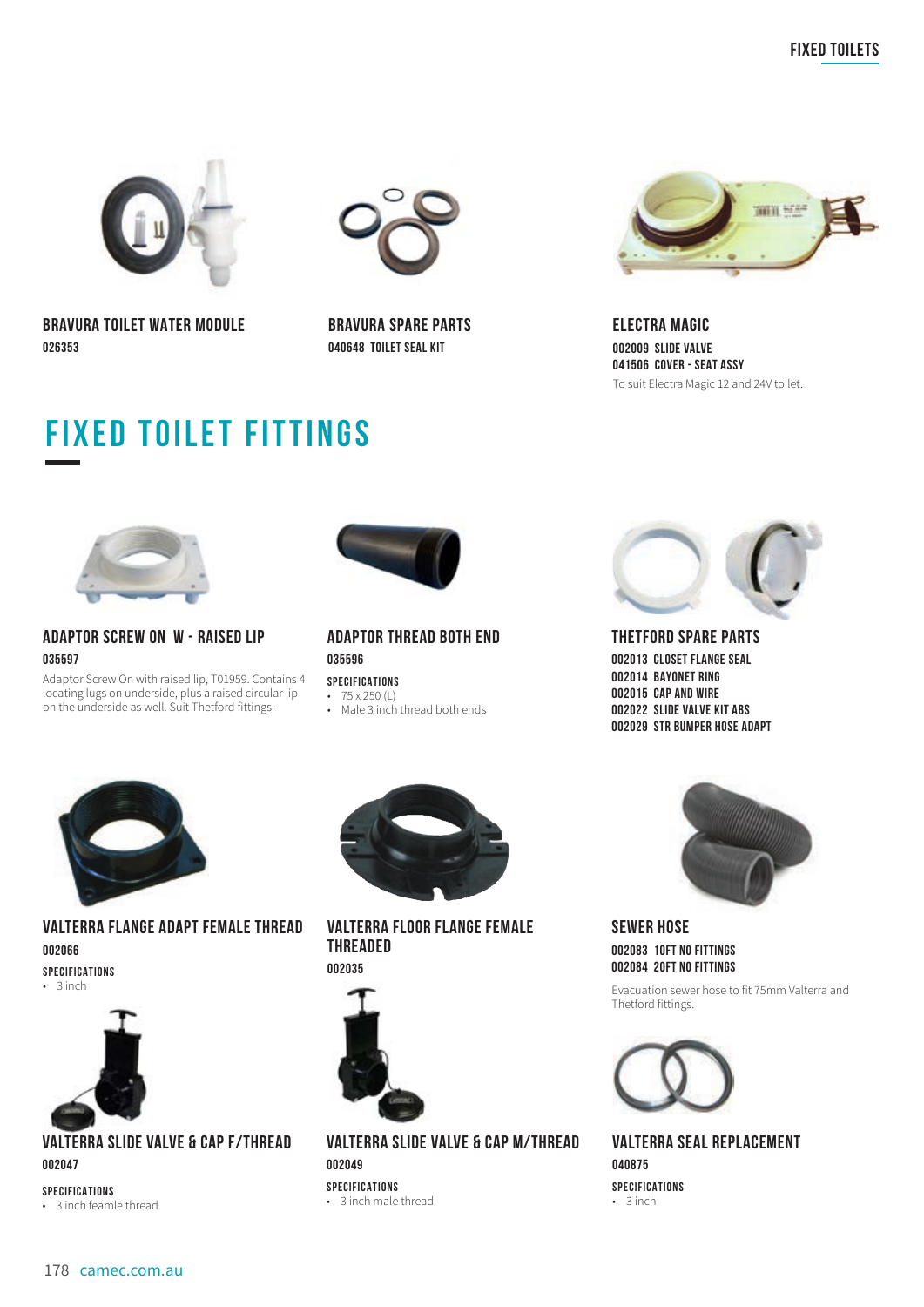

#### **VALTERRA FLANGE BAYONET 040876 SPECIFICATIONS** • 3 inch



#### **VALTERRA EZ COUPLER VALVE 040610**

Adapts drain hose to valve system with four bayonet attachments for a leak proof seal. Twist right onto your RV sewer hose.



#### **VALTERRA DRAIN HOSE CAP 040385**

Fits all 76mm bayonet fittings with a simple twist-on connection, keeping storage compartment clean.



#### **VALVE TERMINATION CAP & STRAP 002057**

Help keep a lid on things that need to be kept inside, with a valve termination cap and strap made with high quality plastics to seal toilet waste tanks.



#### **VALTERRA STRAIGHT SEWER HOSE ADAPTOR**

#### **002086**

Sewer hose connection to suit 75mm evacuation hose. Use a 3" clamp.



#### **VALTERRA NO FUSS FLUSH 040609**

Jet stream spray removes and flushes away tank deposit when installed permanently to waste or grey water tank.



#### **HOSE ADAPTOR 45 DEGREE 040877**

Valterra sewer hose connection to suit 75mm evacuation hose.

#### **FEATURES**

• These provide a 45 degree angle outlet connection for the hose. The inside dia where it attaches to the lugs is 89mm. Fitting includes a rubber seal and should be clamped with a 75mm hose clamp (not included)

#### **SPECIFICATIONS**

• Colour: Black



#### **VALTERRA SLIDE VALVE & CAP 002048**

Valterra slide valve (Black) to suit 75mm evacuation hose. Manual operated gate value to seal toilet evacuation hose. Includes quick fit cap. The outside diameter where the cap attaches to the lugs is 89mm.



**VALTERRA WATER DRAIN ADAPTOR 040386**

Allows for grey water sewer hook-up using  $1/2$ "<br>or  $5/8$ " waste water hose.

179 *making anywhere home*



**VALTERRA RV HYDROFLUSH 90DEG 040604**

Breaks up plugged tanks, cleans tank, pipe, valve, drain hose, and includes an internal back flow preventer. 90° fits in tight spaces.